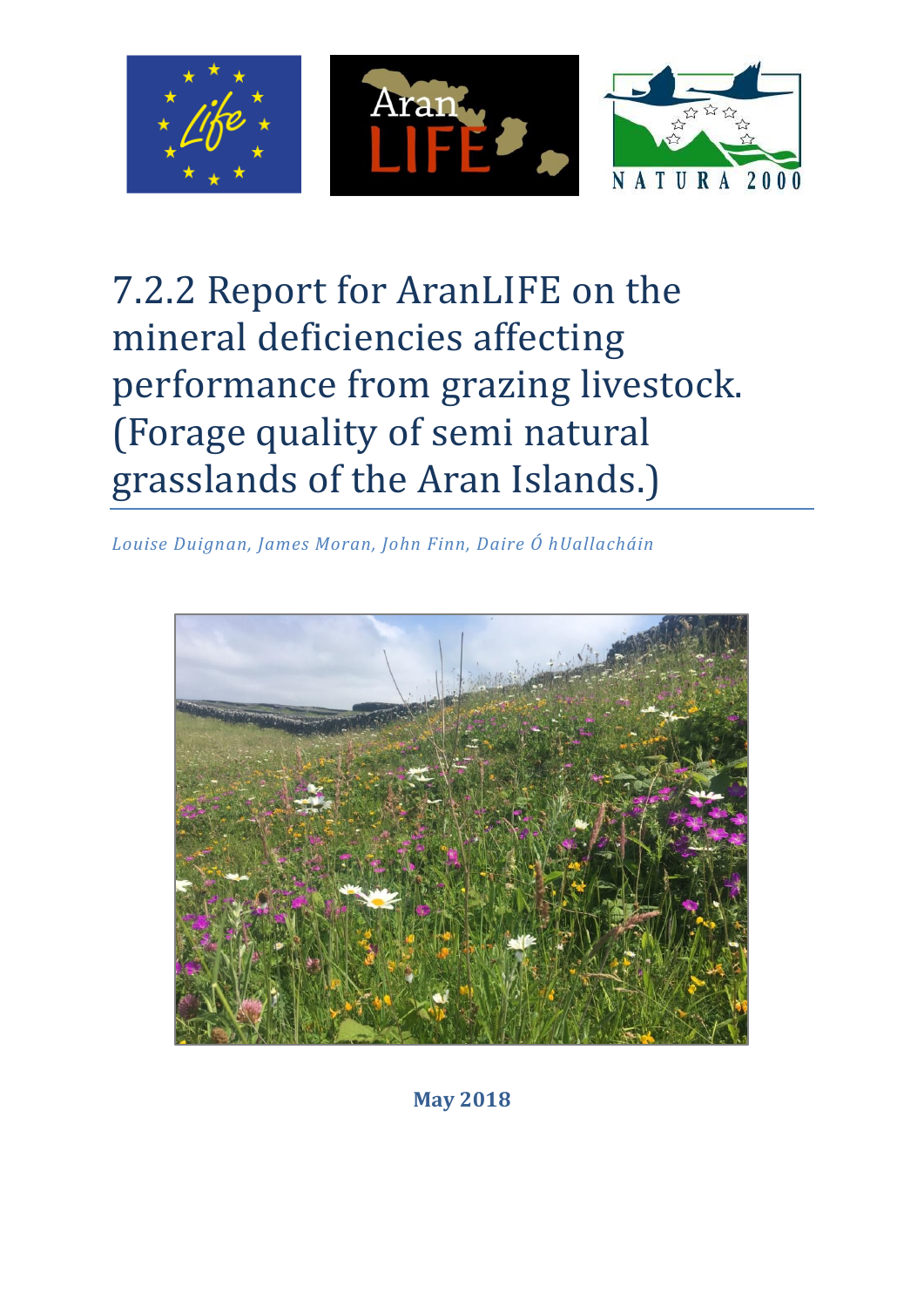#### **Report on the mineral deficiencies affecting performance from grazing livestock.**

#### **The mineral concentrations in Aran Islands'forages**

Seventy six forage samples were collected between March 2015 and January 2017 and analysed for dietary minerals, i.e. P, Mn, Ca, Na, K, Cl, Mg, Cu, Zn, Se, Co, I (Inductively Coupled Plasma – Mass Spectrometry), during May 2015 and January 2016. The analytical results are detailed in Table 1. Two samples were excluded due to soil contamination. Full analysis details are listed in Appendix 1.

|               |                      | Total  | Summer grazing | Winter grazing |
|---------------|----------------------|--------|----------------|----------------|
| Macrominerals | Phosphorus (%)       | 0.17   | 0.28           | 0.12           |
|               | Magnesium (%)        | 0.26   | 0.24           | 0.27           |
|               | Calcium (%)          | 0.77   | 0.76           | 0.78           |
|               | Sodium (%)           | 0.46   | 0.55           | 0.42           |
|               | Potassium (%)        | 0.96   | 1.24           | 0.83           |
|               | Chloride (%)         | 0.76   | 1.06           | 0.63           |
|               | $CAB$ (mEq kg-1)     | 300.86 | 278.61         | 310.90         |
| Microminerals | Manganese (mg kg-1)  | 72.87  | 34.90          | 90             |
|               | Copper (mg kg-1)     | 5.96   | 7.39           | 5.31           |
|               | Zinc $(mg kg-1)$     | 27.41  | 30.16          | 26.17          |
|               | Selenium (mg kg-1)   | 0.11   | 0.08           | 0.12           |
|               | Cobalt (mg kg-1)     | 0.03   | 0.02           | 0.03           |
|               | Iodine $(mg kg-1)$   | 2.69   | 3.05           | 2.52           |
|               | Iron $(mg kg-1)$     | 84.35  | 92.83          | 80.53          |
|               | Aluminium (mg kg-1)  | 37.11  | 35.83          | 37.69          |
| Antagonists   | Molybdenum (mg kg-1) | 0.97   | 1.07           | 0.92           |
|               | Sulphur (%)          | 0.22   | 0.24           | 0.21           |
|               | Lead $(mg kg-1)$     | 0.20   | 0.17           | 0.22           |

**Table 1.** Average mineral concentrations found Aran Islands' forages.

The mineral analyses data indicate that the forages are seasonally deficient throughout the year in P, Cu, Se, Co and Zn (e.g. see selected mineral concentrations in Figure 1). Overall there were moderate to high levels of Ca, Mg, K, Mn and I. Very high levels of Na and Cl were recorded in the forages. There were many imbalances of major- and trace elements (e.g. Ca:P, Zn:Cu, Cu:Mo, Fe:Zn).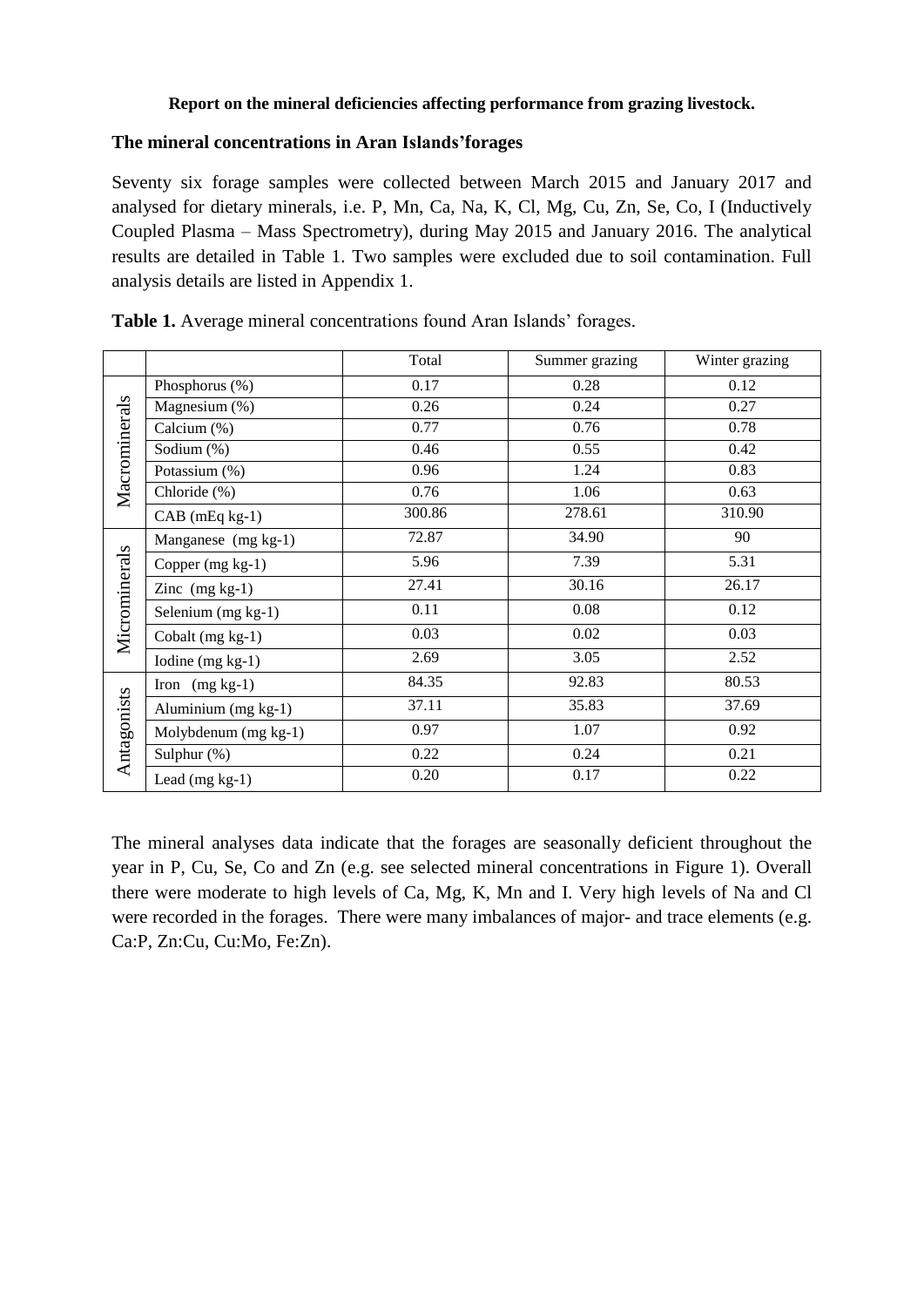

**Figure 1**: Seasonal (January *versus* May) comparison of mineral concentrations in SGP and WGP forages. The dashed horizontal lines denote required dietary mineral concentrations for livestock nutrition.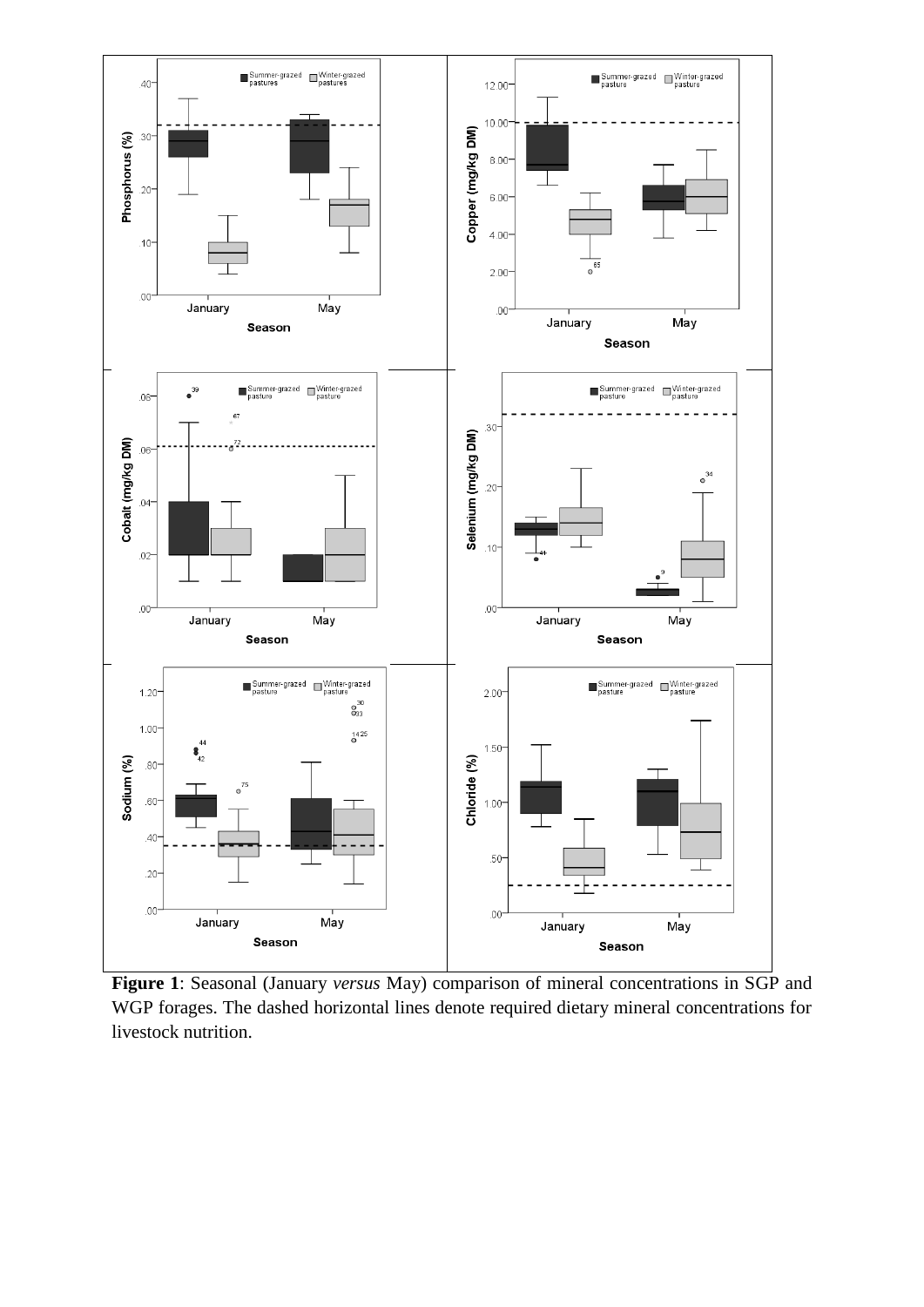### **Mineral requirements for grazing livestock**

Beef cattle require at least 17 important minerals (NRC, 2000) for optimal growth, disease resistance and reproduction. Minerals essential to cattle nutrition are classified as either macrominerals (>100 ppm) or microminerals (<100 ppm). The major elements include calcium (Ca), phosphorus (P), magnesium (Mg) and sodium (Na). Potassium (K) and sulphur (S) can act as antagonists to other minerals and interrupt their bioavailability. The trace elements include cobalt (Co), copper (Cu), iodine (I), manganese (Mn), selenium (Se) and zinc (Zn). Molybdenum (Mo) and iron (Fe) are powerful Cu-antagonists.

The results of the mineral analysis of the forage samples for the islands are compared to the recommended mineral requirements in beef diets (Table 2; NRC, 2000).

|               |                          | <b>Growing</b><br>and             |                  | <b>Maximum</b>            |            |                                        |
|---------------|--------------------------|-----------------------------------|------------------|---------------------------|------------|----------------------------------------|
|               |                          | <b>Finishing</b><br><b>Cattle</b> | <b>Gestating</b> | <b>Early</b><br>Lactation | <b>Dry</b> | <b>Tolerable</b><br>Concen-<br>tration |
|               | Phosphorus (%)           | 0.3                               | 0.19             | $0.21 - 0.22$             | 0.16       |                                        |
|               | Magnesium (%)            | 0.1                               | 0.12             | 0.2                       | 0.12       | 0.4                                    |
|               | Calcium (%)              | 0.45                              | 0.31             | $0.31 - 0.34$             | 0.18       |                                        |
|               |                          | $0.06 -$                          |                  |                           | $0.06 -$   |                                        |
| Macrominerals | Sodium (%)               | 0.08                              | $0.06 - 0.08$    | 0.1                       | 0.08       |                                        |
|               | Potassium (%)            | 0.6                               | 0.6              | 0.7                       | 0.6        | $\overline{3}$                         |
|               | Manganese $(mg kg^{-1})$ | 20                                | 40               | 40                        | 40         | 1000                                   |
|               | Copper $(mg kg^{-1})$    | 10                                | 10               | 10                        | 10         | 100                                    |
|               | Zinc $(mg kg^{-1})$      | 30                                | 30               | 30                        | 30         | 500                                    |
|               | Selenium $(mg kg-1)$     | 0.1                               | 0.1              | 0.1                       | 0.1        | $\overline{2}$                         |
| Microminerals | Cobalt $(mg kg^{-1})$    | 0.1                               | 0.1              | 0.1                       | 0.1        | 10                                     |
|               | Iodine $(mg kg^{-1})$    | 0.5                               | 0.5              | 0.5                       | 0.5        | 50                                     |
|               | Iron $(mg kg^{-1})$      | 50                                | 50               | 50                        | 50         | 1000                                   |
| Antag-onists  | Aluminium $(mg kg^{-1})$ |                                   |                  |                           |            | 1000                                   |

| Table 1. Mineral requirements and maximum tolerable concentrations. |  |  |  |  |  |
|---------------------------------------------------------------------|--|--|--|--|--|
|---------------------------------------------------------------------|--|--|--|--|--|

Source: Adapted from Table 5.1 and 5.2 and Chapter 9 (P and Ca) in 'Nutrient Requirements of Beef Cattle'. Seventh Revised Edition: Update 2000. Washington, D.C.: National Academy of Sciences

**Phosphorus**: The Island's pasturelands are seasonally deficient in P (mean of  $0.16\% \pm S.E$ . 0.01). Grasslands with a low level of soil P are associated with the most species-rich and valuable plant community assemblages (Critchley et al. 2002); the P mineral status of forages recorded on the islands likely reflect a low soil nutrient status. Phosphorus concentrations in forages are also depleted with increased stage of maturity of the vegetation community, soil low-moisture conditions, and winter-time grazing. Livestock diets containing less than 0.25% P may not be sufficient for optimal rumen microbe activity (Satter et al. 2005).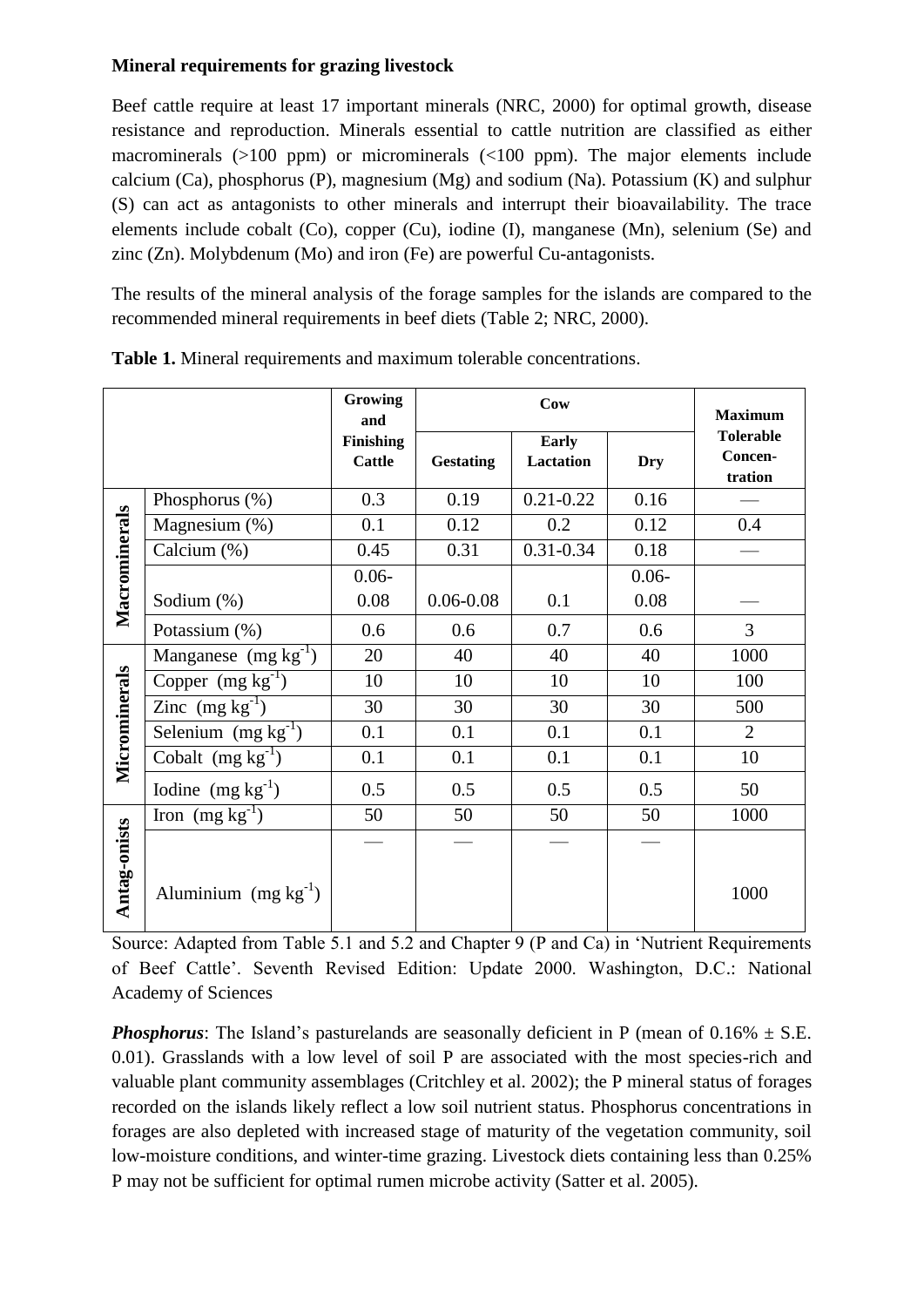*Calcium and Magnesium*: Levels of Ca in the forages were high (Average  $0.76\%$  DM  $\pm$  S.E. 0.03). High forage Ca content very likely reflect Ca-rich calcareous soils. In general, high concentrations of dietary calcium are tolerated well by cattle and levels are not so high as to interrupt Mn, Zn and P absorption. However, Ca concentrations  $> 0.4\%$  DM may lead to Ca imbalances pre-partum. Ca imbalances pre-partum may be compounded if Magnesium levels are not adequate and post-parturient hypocalcemia may occur. Magnesium levels on the islands were found in low to (mainly) marginal concentrations (Average  $0.26\%$  DM  $\pm$  S.E. 0.01). Regular dietary supplementation with Mg may be required if the herd has a history of milk fever.

*Calcium Phosphorus ratio*: In addition to the amount of Ca and P in the diet, Ca and P ratios are also important. Calcareous grasslands a very high ratio of Calcium to Phosphate may be detrimental to proper utilization.

Given the low P concentrations and high Ca:P ratios in winter-grazed pastures recorded in Winter (Table 3), a dietary P supplement should be considered.

|                              |      | $SGP\%$                                      | WGP %      |                |  |  |
|------------------------------|------|----------------------------------------------|------------|----------------|--|--|
| Ca:P                         | May` | <b>January</b>                               | <b>May</b> | <b>January</b> |  |  |
| 1.17:1                       |      | 4                                            |            |                |  |  |
| 1.4:1 to 2:1                 |      | 28                                           |            |                |  |  |
| $2:1$ to 8:1                 | 44   | 24                                           | 45         | 31             |  |  |
| >8:1<br>$\overline{2}$<br>22 |      |                                              |            |                |  |  |
|                              |      | Ideal: 1.75:1; Acceptable range 1.1:1 to 8:1 |            |                |  |  |

**Table 3**. Distribution of forage sample results across different Ca:P ratios in each of May and January, and for both summer- (SGP) and winter-grazed (WGP) pastures.

**Potassium, Calcium and Magnesium ratio:** Low **K/(Ca+Mg)** ratios (<2.2; Table 4) across all forage samples suggest minimal tetany risk at time of sampling (however, sampling did not occur during the first flush of fast-growing spring growth).

| <b>Table 4.</b> Distribution of forage sample results across different $K/(Ca+Mg)$ ratios in $\epsilon$ |  |
|---------------------------------------------------------------------------------------------------------|--|
| and January, and for both summer- (SGP) and winter-grazed (WGP) pastures.                               |  |

|                                                              |      | $SGP\%$        | ັ          | WGP $\%$       |  |  |  |
|--------------------------------------------------------------|------|----------------|------------|----------------|--|--|--|
| $K/(Ca+Mg)$                                                  | May` | <b>January</b> | <b>May</b> | <b>January</b> |  |  |  |
| $0.29:1$ to $2.17:1$                                         | 44   | 56             | 35         | 65             |  |  |  |
| Target ratio for animal nutrition is $\langle 2.2:1 \rangle$ |      |                |            |                |  |  |  |

**Iodine:** Forage I concentrations were found in high levels (Average 2.52 mg  $kg^{-1} \pm S.E$  0.16), but not so high as to cause toxicity ( $>50$  mg kg<sup>-1</sup>). National pastures are likely suffer from I deficiencies; the high concentrations found in the forages are likely due to maritime influences.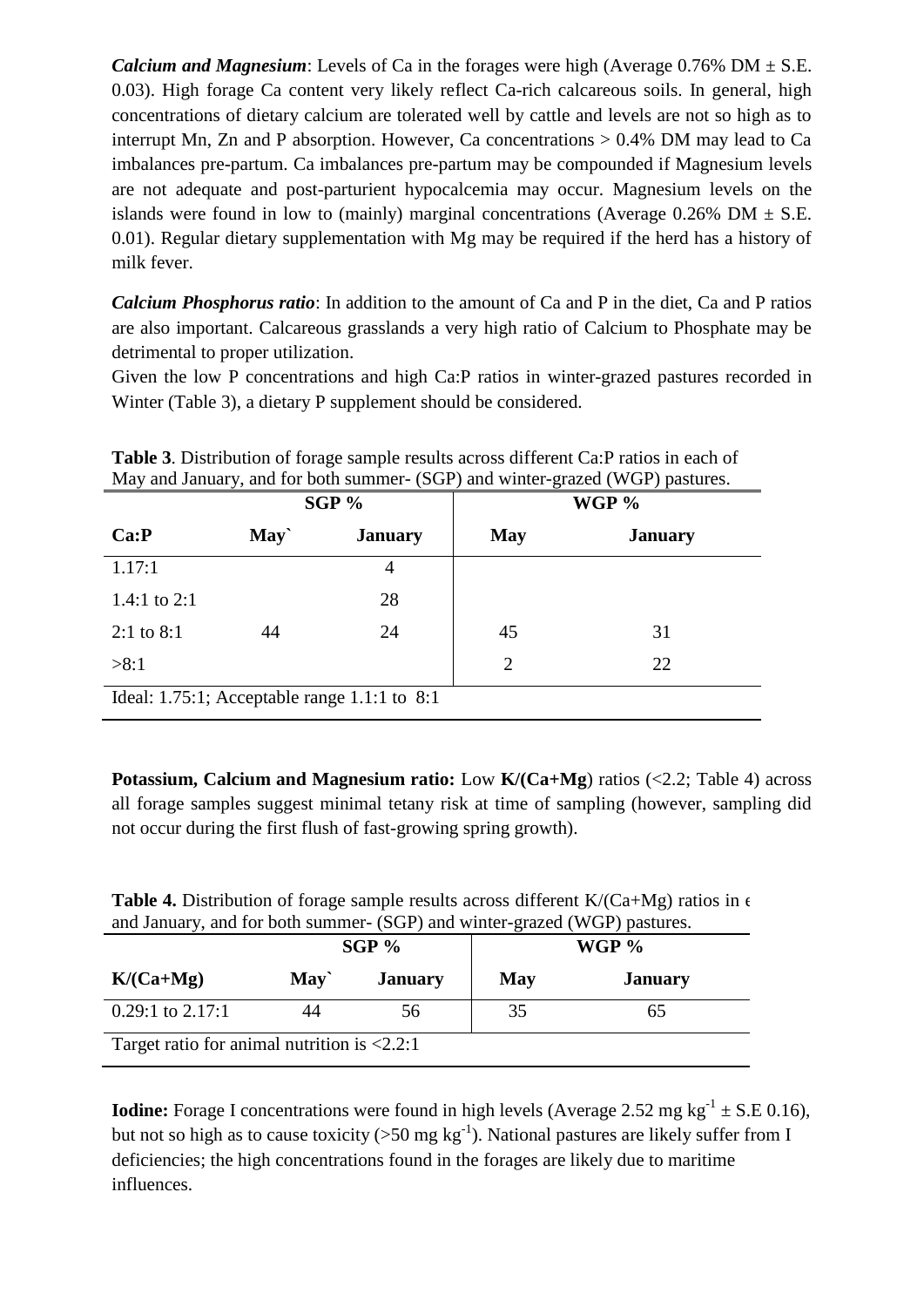**Sodium**: Usually an issue for mineral nutrition for grazing cattle on the mainland, Na is not deficient in the forages (Average  $0.45\% \pm$  S.E 0.02). Additional Na should be minimized in any supplementary feeding programme, especially were water availability may be limited.

**Zinc, Molybdenum and Copper:** Zinc (Zn) and molybdenum (Mo) are powerful copper(Cu)-antagonists.

**Zn:Cu ratio**: High Zn inhibits Cu absorption, the forages have low concentrations of Zn (Average 27.4 mg kg<sup>-1</sup> DM  $\pm$  S.E. 0.68), however Zn:Cu ratios are high in the majority of samples further compounding existing Cu deficiencies (Table 5).

|                                                      |      | $SGP\%$        | WGP %      |                |  |  |  |  |
|------------------------------------------------------|------|----------------|------------|----------------|--|--|--|--|
| $\mathbf{Zn:}$ Cu                                    | May` | <b>January</b> | <b>May</b> | <b>January</b> |  |  |  |  |
| $2:1$ to $3:1$                                       |      |                |            |                |  |  |  |  |
| $3:1$ to 4:1                                         |      | 16             | 8          |                |  |  |  |  |
| >4:1                                                 | 32   | 32             | 39         | 51             |  |  |  |  |
| Target ratio for animal nutrition is from 2:1 to 3:1 |      |                |            |                |  |  |  |  |

**Table 5**. Distribution of forage sample results across different Zn:Cu ratios in each of May and January, and for both summer- (SGP) and winter-grazed (WGP) pastures.

**Copper and Molybdenum ratio:** The ratio of Cu to Mo in the diet should be at least 3:1 to prevent Cu deficiency or Mo toxicity. Ideally between 4:1 and 10:1 to minimize risk. 17% of samples had Cu:Mo ratios below 4:1 (Table 6), and are therefore considered suspect to induce Cu deficiency due to Mo antagonism. Only 4% of samples had Sulphur levels > 0.25% DM in conjunction with high Cu:Mo ratios - Mo-induced Cu deficiency is likely in these samples

|                                            |      | SGP %          |                | WGP %          |  |  |
|--------------------------------------------|------|----------------|----------------|----------------|--|--|
| Cu:Mo                                      | May` | <b>January</b> | <b>May</b>     | <b>January</b> |  |  |
| >3:1                                       | 4    | $\theta$       | $\overline{2}$ | 6              |  |  |
| $3:1$ to 4:1                               | 8    | 4              | 4              | 8              |  |  |
| 4:1 to $10:1$                              | 28   | 32             | 29             | 37             |  |  |
| >10:1                                      | 4    | 20             | 12             |                |  |  |
| Minimum ratio 3:1; Ideal range 4:1 to 10:1 |      |                |                |                |  |  |

**Table 6**. Distribution of forage sample results across different Cu:Mo ratios in each of May and January, and for both summer- (SGP) and winter-grazed (WGP) pastures.

It should be observed that some breeds of cattle may have higher **Copper** requirements than others. Large framed breeds (Simmental and Charolais) cows and their calves had lower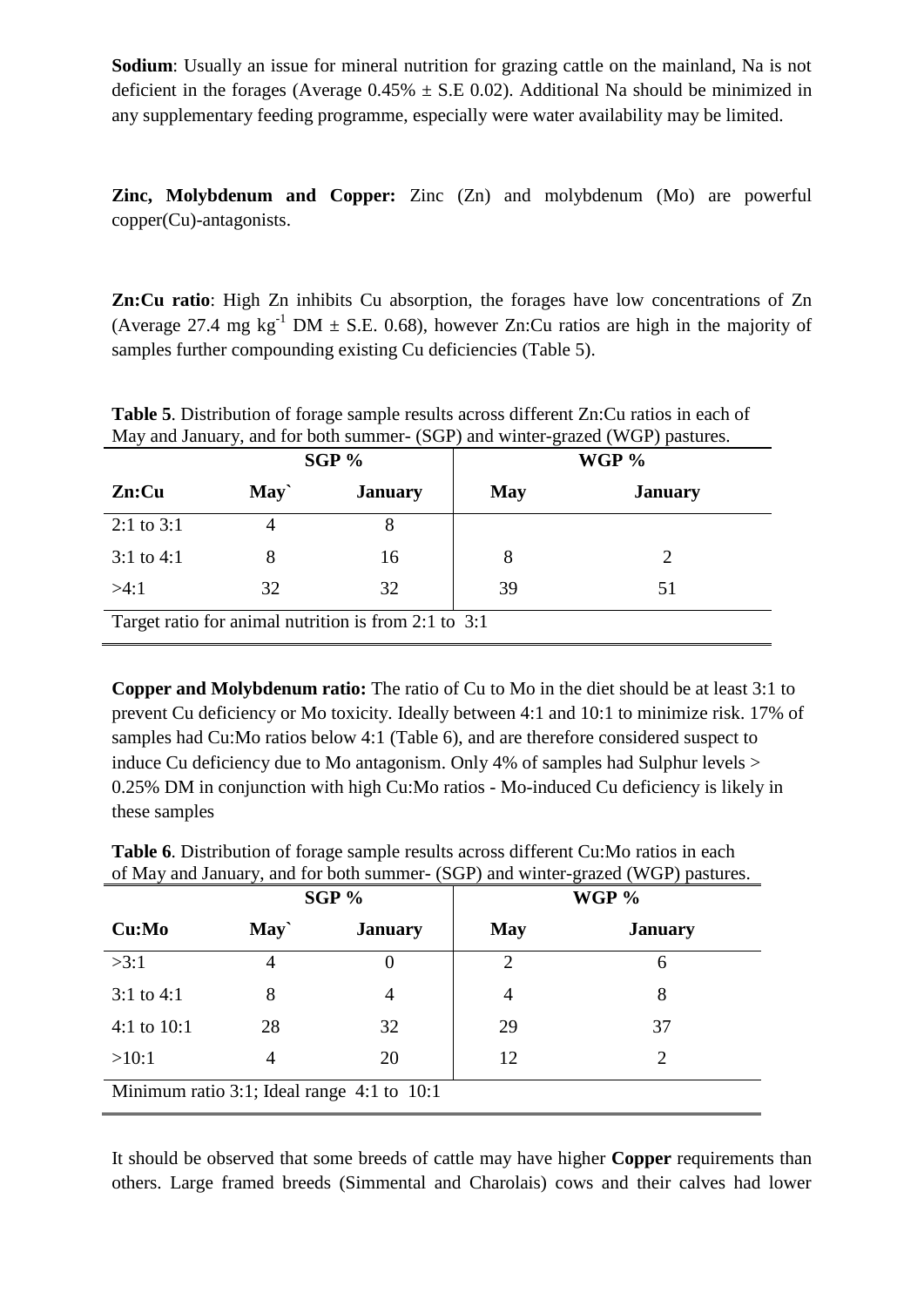plasma copper concentrations than intermediate-framed breeds (Angus) cattle when fed the same diets (Ward et al., 1995).

**Iron and Zinc ratio:** High levels of Fe can decrease Zn absorption. Absorption of Zn decreases once the ratio of Fe to Zn exceeds 2:1. Of the islands' forages sampled in this study, 69% had high Fe:Zn ratios (Table 7).

**Table 7**. Distribution of forage sample results across different Fe:Zn ratios in each of May and January, and for both summer- (SGP) and winter-grazed (WGP) pastures.

|                                                 |      | $SGP\%$        |            | WGP %          |  |  |
|-------------------------------------------------|------|----------------|------------|----------------|--|--|
| Fe:Zn                                           | May` | <b>January</b> | <b>May</b> | <b>January</b> |  |  |
| <2:1                                            | 42   |                | 12.        | 10             |  |  |
| 2:1 to 4:1                                      |      | 25             | 32         | 32             |  |  |
| >4:1                                            |      | 21             |            | 10             |  |  |
| Target ratio for animal nutrition is $\leq$ 2:1 |      |                |            |                |  |  |

## **References**

Critchley CNR, Chambers BJ, Fowbert JA, Sanderson RA, Bhogal A, Rose SC (2002) Association between lowland grassland plant communities and soil properties. Biol Conserv 105:199–215

National Research Council (2000). Nutrient Requirements of Beef Cattle: Seventh Revised Edition: Update 2000. Washington, DC: The National Academies Press.

Satter, L. D., Klopfenstein, T. J., Erickson, G. E., & Powell, J. M. (2005). Phosphorus and dairy/beef nutrition. Faculty Papers and Publications in Animal Science, 549.

Ward, J. D., Spears, J. W., & Gengelbach, G. P. (1995). Differences in copper status and copper metabolism among Angus, Simmental, and Charolais cattle. *Journal of animal science*, *73*(2), 571-577.